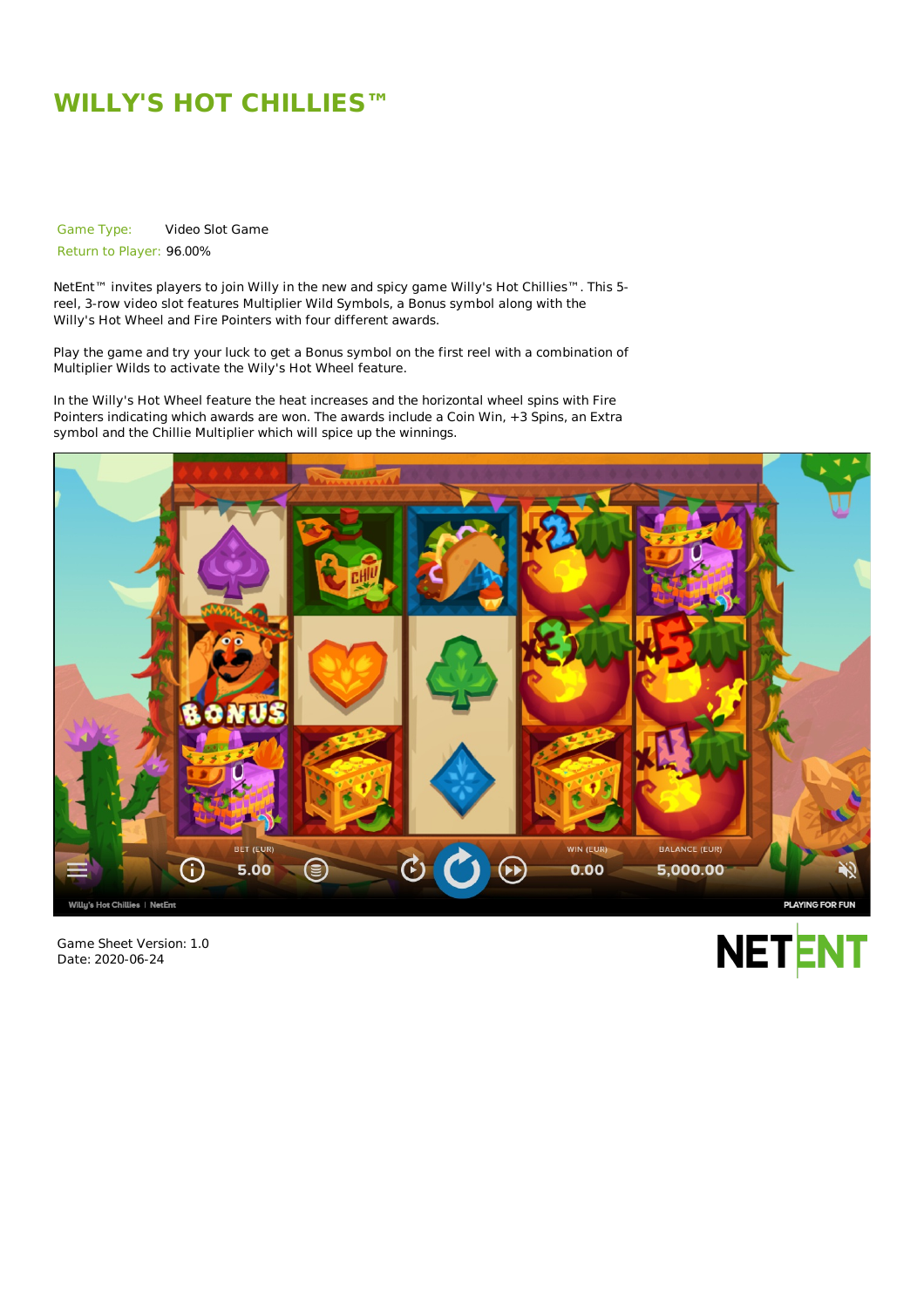# **ABOUT WILLY'S HOT CHILLIES™**

| <b>GENERAL INFORMATION</b>                                                 |                                                                                                                                                                                                                                                                                                                                                                                                                                                                                                                    |  |  |
|----------------------------------------------------------------------------|--------------------------------------------------------------------------------------------------------------------------------------------------------------------------------------------------------------------------------------------------------------------------------------------------------------------------------------------------------------------------------------------------------------------------------------------------------------------------------------------------------------------|--|--|
| Game Type                                                                  | Video Slot Game                                                                                                                                                                                                                                                                                                                                                                                                                                                                                                    |  |  |
| Reel Type                                                                  | <b>Spinning Reels</b>                                                                                                                                                                                                                                                                                                                                                                                                                                                                                              |  |  |
| Reels, Lines                                                               | 5 reels, 3 rows, 20 bet lines (fixed)                                                                                                                                                                                                                                                                                                                                                                                                                                                                              |  |  |
| Default Bet Levels                                                         | $1 - 10$                                                                                                                                                                                                                                                                                                                                                                                                                                                                                                           |  |  |
| Default Coin Values (€)                                                    | 0.01, 0.02, 0.05, 0.1, 0.2, 0.5, 1, 2                                                                                                                                                                                                                                                                                                                                                                                                                                                                              |  |  |
| Default Min / Max Bet $(\epsilon)$                                         | 0.2 / 400                                                                                                                                                                                                                                                                                                                                                                                                                                                                                                          |  |  |
| Minimum Free Round Values (Please check<br>your current free round values) | Bet level 1, 20 bet lines, €0.01 coin value (cost €0.2)                                                                                                                                                                                                                                                                                                                                                                                                                                                            |  |  |
| <b>GAME FEATURES</b>                                                       |                                                                                                                                                                                                                                                                                                                                                                                                                                                                                                                    |  |  |
|                                                                            | • Willy's Hot Wheel<br>• Multiplier Wilds<br>• Chillie Multiplier<br>• Fire Pointers<br>• Extra symbol<br>+3 Spins symbol                                                                                                                                                                                                                                                                                                                                                                                          |  |  |
| <b>PAYOUT</b>                                                              |                                                                                                                                                                                                                                                                                                                                                                                                                                                                                                                    |  |  |
| Return to Player                                                           | 96.00%                                                                                                                                                                                                                                                                                                                                                                                                                                                                                                             |  |  |
| Hit Frequency                                                              | 20.80%                                                                                                                                                                                                                                                                                                                                                                                                                                                                                                             |  |  |
| <b>RESPONSIBLE GAMING</b>                                                  |                                                                                                                                                                                                                                                                                                                                                                                                                                                                                                                    |  |  |
| <b>Player Limits</b>                                                       | . Player and casino operator can set the following play limits: Bet & loss per session,<br>day, week or month. Block all play for a specified period of time. Restrict session play<br>length in minutes.<br>• Playing for real is restricted by player account funds (i.e. cannot play for credit).<br>$\bullet$ (Italy jurisdiction only) Player can initially have a maximum of 1.000 $\epsilon$ in the wallet.<br>Since each game is a user session, the player's wallet may exceed this limit during<br>play. |  |  |
| Other                                                                      | • Play for Fun<br>• Variable coin values<br>• Variable bet levels<br>$\bullet$ G4 mode                                                                                                                                                                                                                                                                                                                                                                                                                             |  |  |
| <b>TECHNICAL INFORMATION</b>                                               |                                                                                                                                                                                                                                                                                                                                                                                                                                                                                                                    |  |  |
| Game ID                                                                    | willyshotchillies_not_mobile (basic wallet)<br>willyshotchillies not mobile sw (seamless wallet)                                                                                                                                                                                                                                                                                                                                                                                                                   |  |  |
| <b>Display Resolution</b>                                                  | 1280 x 720                                                                                                                                                                                                                                                                                                                                                                                                                                                                                                         |  |  |
| <b>Aspect Ratio</b>                                                        | 16:9                                                                                                                                                                                                                                                                                                                                                                                                                                                                                                               |  |  |
| Technology                                                                 | HTML5                                                                                                                                                                                                                                                                                                                                                                                                                                                                                                              |  |  |
| Deployment                                                                 | Refer to CasinoModule Help for information about launching CasinoModule games.                                                                                                                                                                                                                                                                                                                                                                                                                                     |  |  |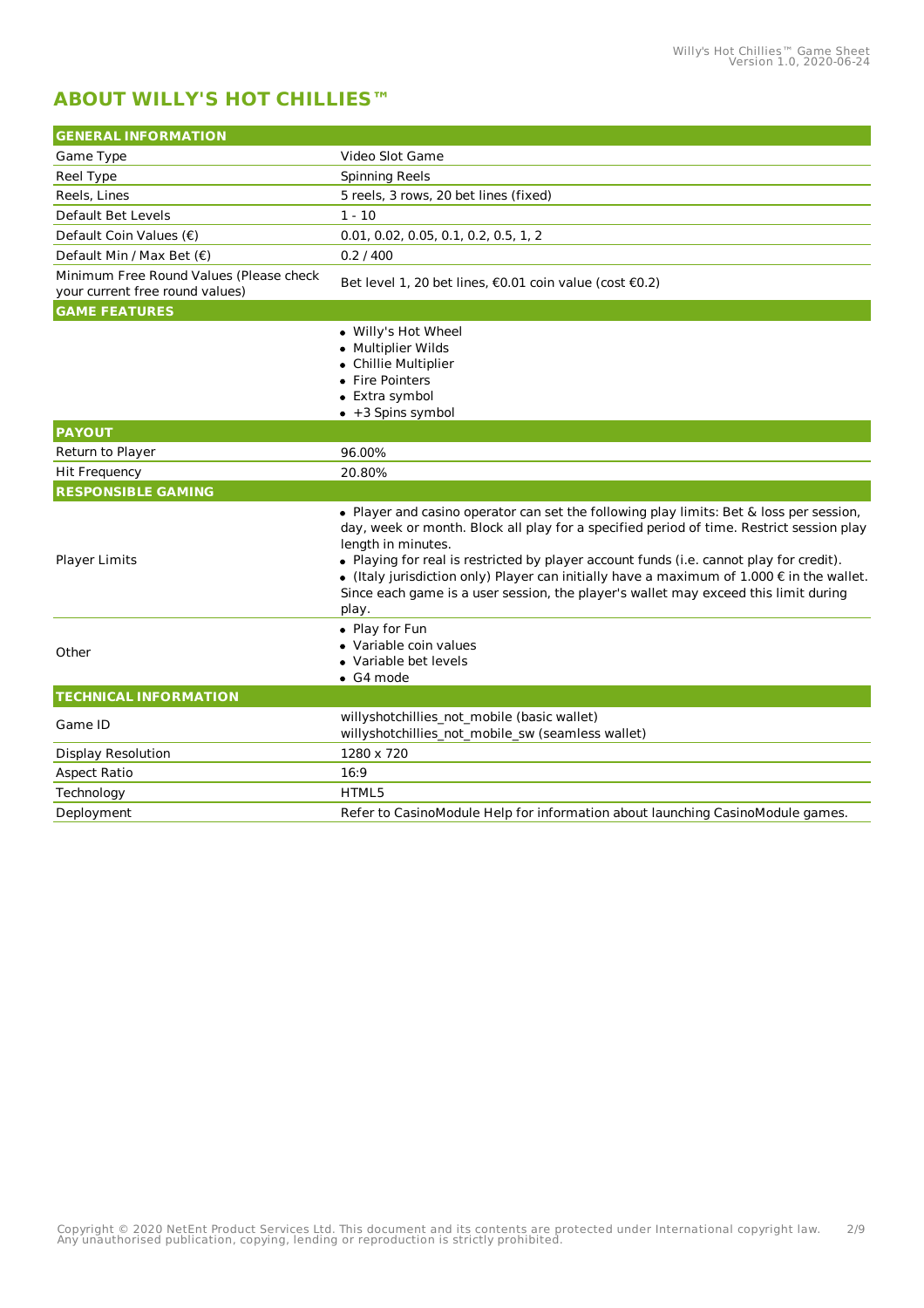# **GAME DESIGN**



Multiplier Wild symbols



Willy's Hot Wheel

### **Multiplier Wild Symbols**

Stacks of Multiplier Wild symbols can expand to cover the entire reel. The Multiplier Wild symbols can substitute for all symbols except for a Bonus symbol.

#### **Willy's Hot Wheel and Fire Pointers**

A Bonus symbol landing on reel 1 and one or more stacks of Multiplier Wild Symbols covering the entire reel 2, 3, 4 or 5 activates the Willy's Hot Wheel. The reels which are covered with Multiplier Wild symbols transform into Fire Pointers and each Fire Pointer can land on any of the awards displayed on Willy's Hot Wheel. Coin Win, +3 Spins symbol, Extra symbol or Chillie Multiplier symbol.

#### **Bonus Symbol**

A Bonus symbol landing on reel 1 in combination with one or more stacks of Multiplier Wild symbols covering the entire reel or reels activates the Willy's Hot Wheel feature.

Bonus symbol



Fire Pointer

#### **Fire Pointers**

The Fire Pointer can land on either a Coin WIn, +3 spins, the Extra symbol or the Chillie Multiplier and it displays the amount of spins that are left on the Fire Pointer.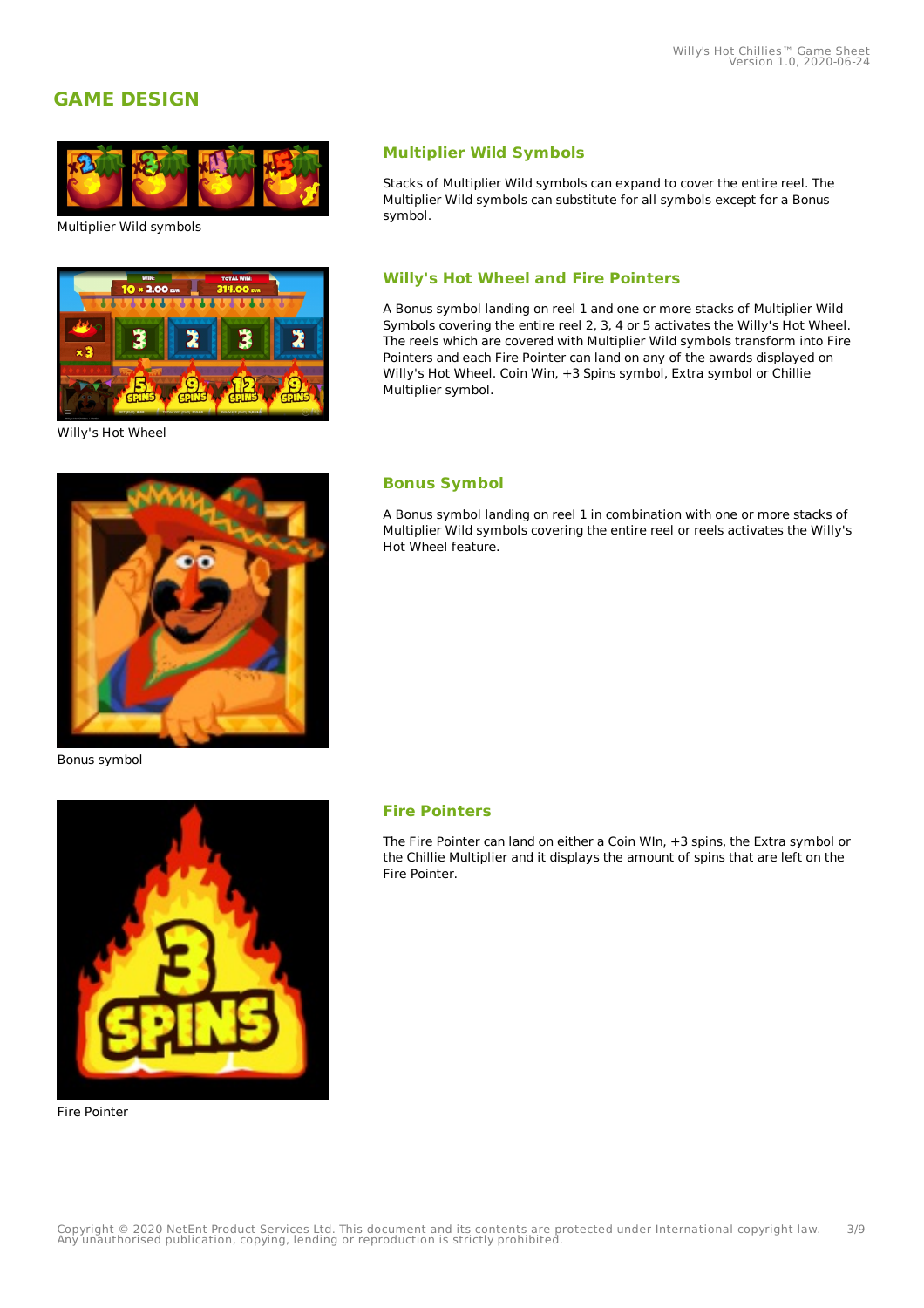

#### +3 Spins



#### **Extra symbol**

**+3 Spins symbol**

Turns one of the reels into a Fire Pointer with the same amount of spins as on the Fire Pointer that landed on this symbol. If all reels are Fire Pointers, the Extra symbol adds 3 Willy's Hot Wheel spins to the Fire Pointer that landed on this symbol.

Adds 3 Willy's Hot Wheel spins to the Fire Pointer that landed on this symbol.

#### Extra symbol



#### Chillie Multiplier

#### **Chillie Multiplier symbol**

Every time a Chillie Multiplier appears on the Willy's Hot Wheel, the Chillie Multiplier value is increased by 1 till the end of the Willy's Hot Wheel feature.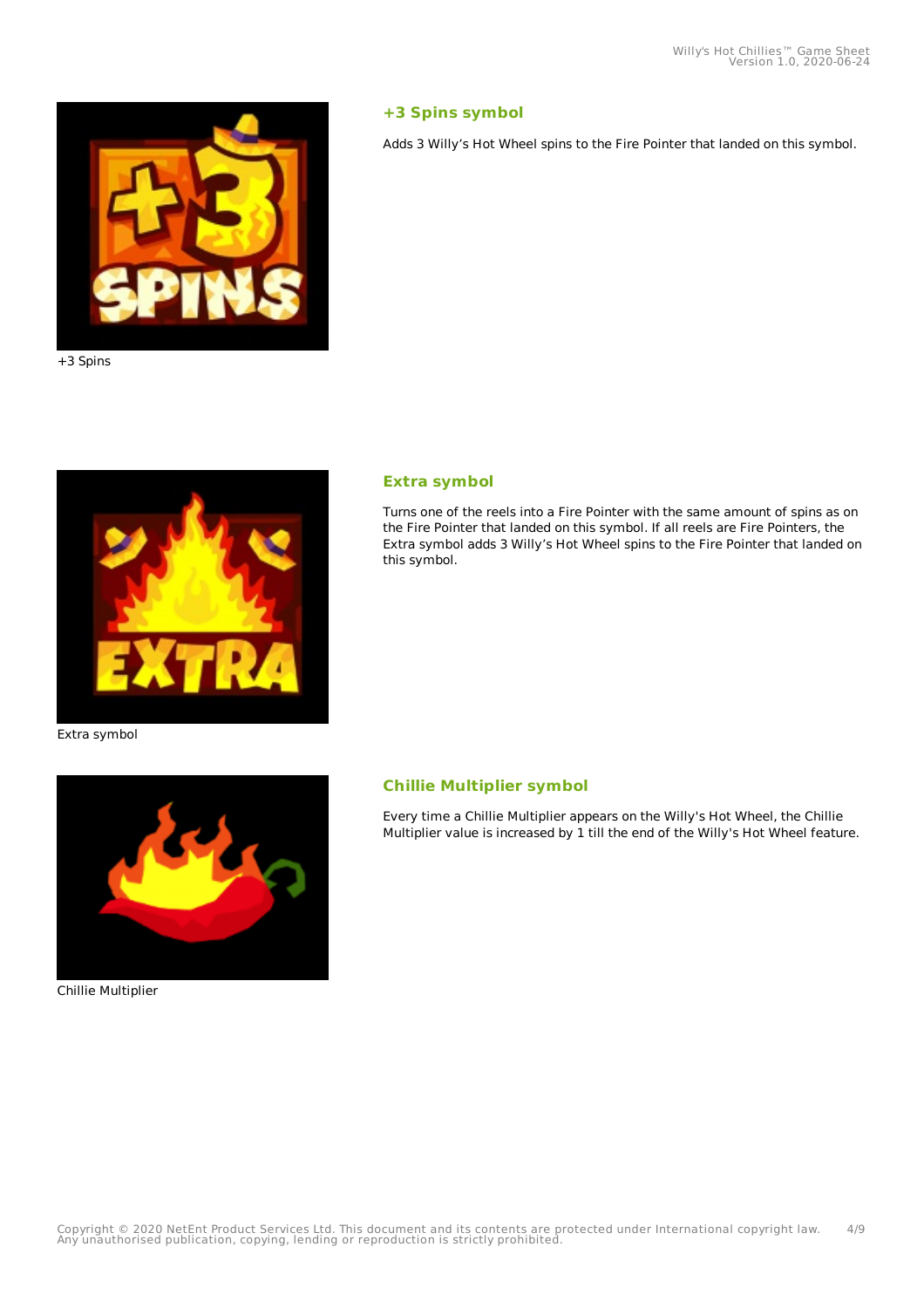# **PAYOUT**

#### **Payout Summary**

#### **GAME RETURN TO PLAYER (RTP)**

- Total: 96.00%
- Main Game: 64.83%
- Willy's Hot Wheel: 31.16%
- Stack of Wild symbols: 54.43%

#### **HIT FREQUENCY**

- Total: 20.79%
- Willy's Hot Wheel: 0.6993% (1 in 143)
- Stack of Wild symbols: 29.00% (1 in 3)

#### **WIN INFORMATION**

| <b>OCCURS</b>                                 | IN 1 MILLION GAME ROUNDS. WILL OCCUR APPROXIMATELY | CORRESPONDING CASH VALUE AT DEFAULT MAXIMUM BETSIZE ( $\epsilon$ 400) |
|-----------------------------------------------|----------------------------------------------------|-----------------------------------------------------------------------|
| Once every 9,145 spins                        | 110 times                                          | € 100,000                                                             |
| Once every 482,000 spins                      | 2 times                                            | € 250,000                                                             |
| Once every 151,700,000 spins                  | <1 times                                           | € 500,000                                                             |
|                                               |                                                    | € 1.000.000                                                           |
| Once every 0 spins                            | 0 times                                            | € 2.000.000                                                           |
| 12,500 times bet or more   Once every 0 spins | 0 times                                            | € 5.000.000                                                           |
|                                               |                                                    | Once every 84,400,000,000 spins <1 times                              |

**Note**: Values obtained during a simulation of 337 billion game rounds.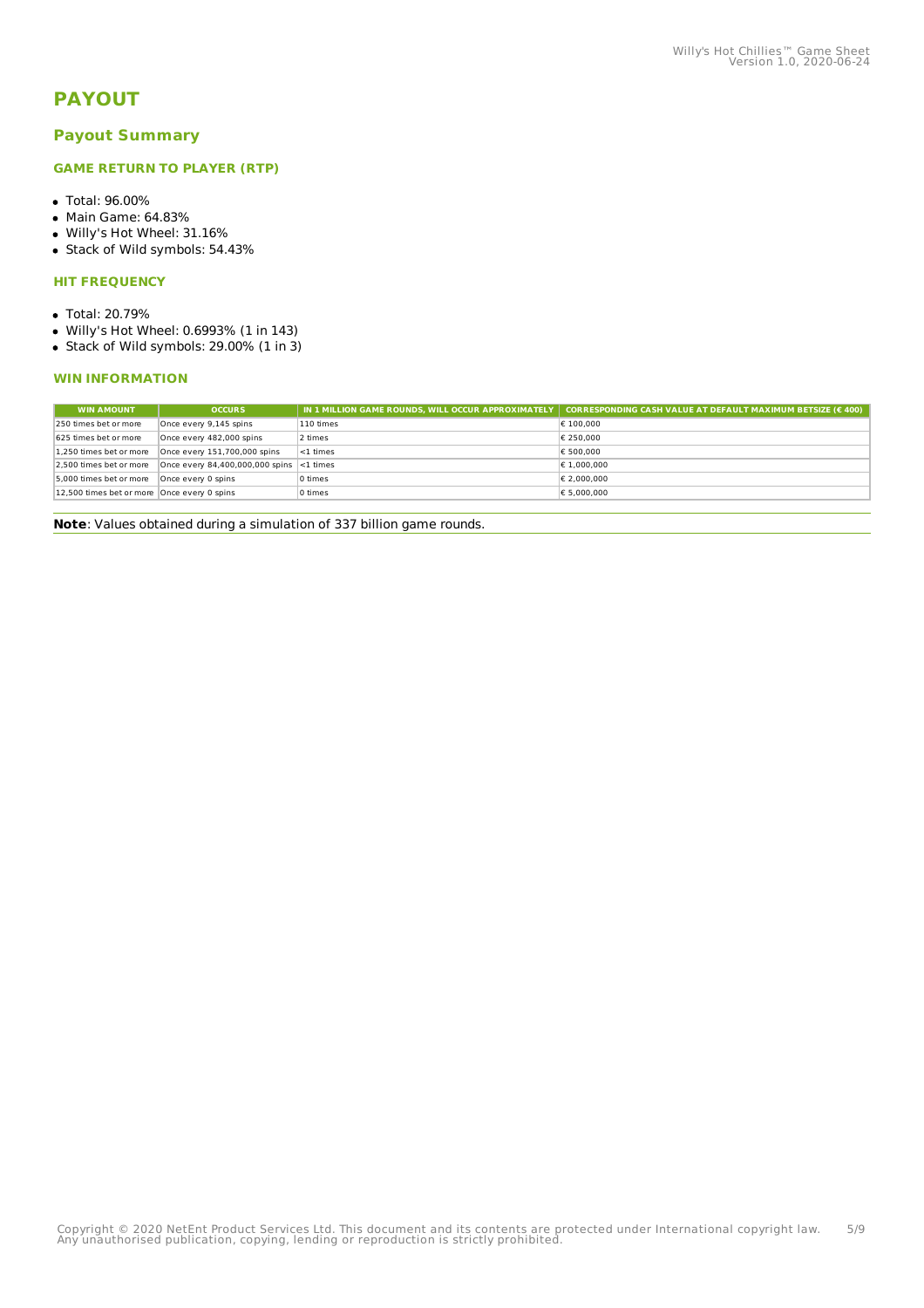## **Paytable**

|                              | 5 15.00 EUR<br>4 10.00 EUR<br>3 5.00 EUR         | 5 10.00 EUR<br>4 6.25 EUR<br>3 3.75 EUR       |
|------------------------------|--------------------------------------------------|-----------------------------------------------|
|                              | <b>5 5.00 EUR</b><br>4 3.75 EUR<br>3 2.50 EUR    | <b>5 5.00 EUR</b><br>4 3.75 EUR<br>3 2.50 EUR |
| Symbol payout values, page 1 |                                                  |                                               |
|                              | 5 2.50 EUR<br>4 1.25 EUR<br>3 0.75 EUR           | 5 2.50 EUR<br>4 1.25 EUR<br>3 0.75 EUR        |
|                              | 5 2.50 EUR<br>4 1.25 EUR<br><b>0.75 EUR</b><br>З | 5 2.50 EUR<br>4 1.25 EUR<br>3 0.75 EUR        |

Symbol payout values, page 2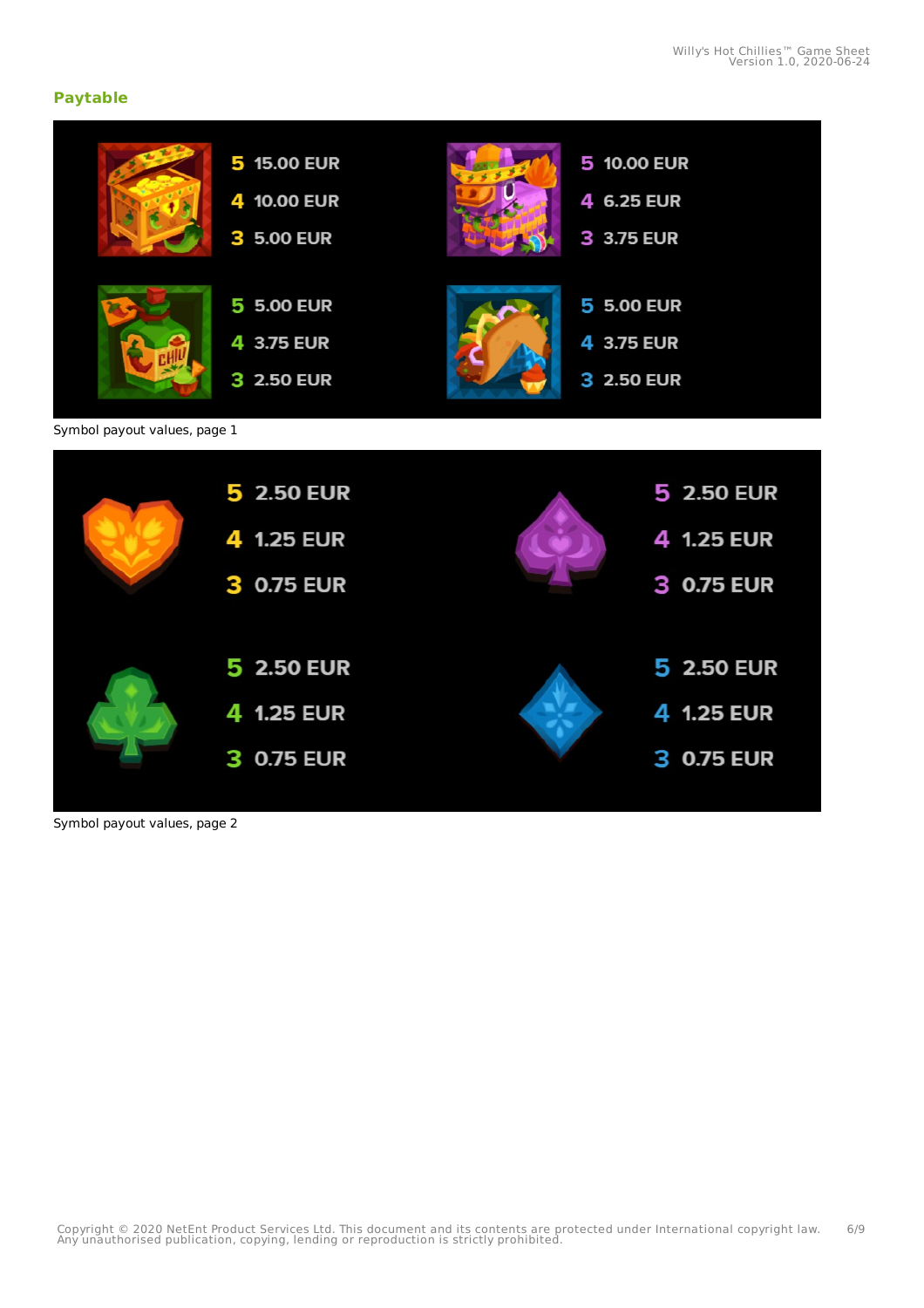# **ADDITIONAL INFORMATION**

#### **Randomisation**

#### **Random Number Generator (RNG)**

The algorithm used for random number generation (RNG) is Fortuna, a cryptographically secure pseudorandom number generator (PRNG) devised by Bruce Schneier and Niels Ferguson. For more information, see the document Random Number Generation.

The Random Number Generator and its implementation has been tested and approved/certified for randomness according to prevailing industry standards by an accredited, independent, 3rd party test facility.

#### **Malfunction Management**

If a player attempts to access a game using an invalidated session, (for example, due to inactivity or system restart) an error message is displayed in the game. The player can then log on again and resume game play. The game state is always stored so the player can resume game play exactly where he or she left off.

In case of an HTTP error, network timeout or server error a "technical error" message will be displayed to the player and the game will stay in an "unavailable" state until the player reloads the game at a time when the game becomes available.



If a session times out, a "session timeout" message will be displayed to the player and the game will stay in an "unavailable" state until the player reloads the game.

# **Session Time Out**

Your session has timed out. Restart the game.

In case of an "out of money" event, an "out of money" message will be displayed to the player and the game will stay in an "unavailable" state until the player reloads the game.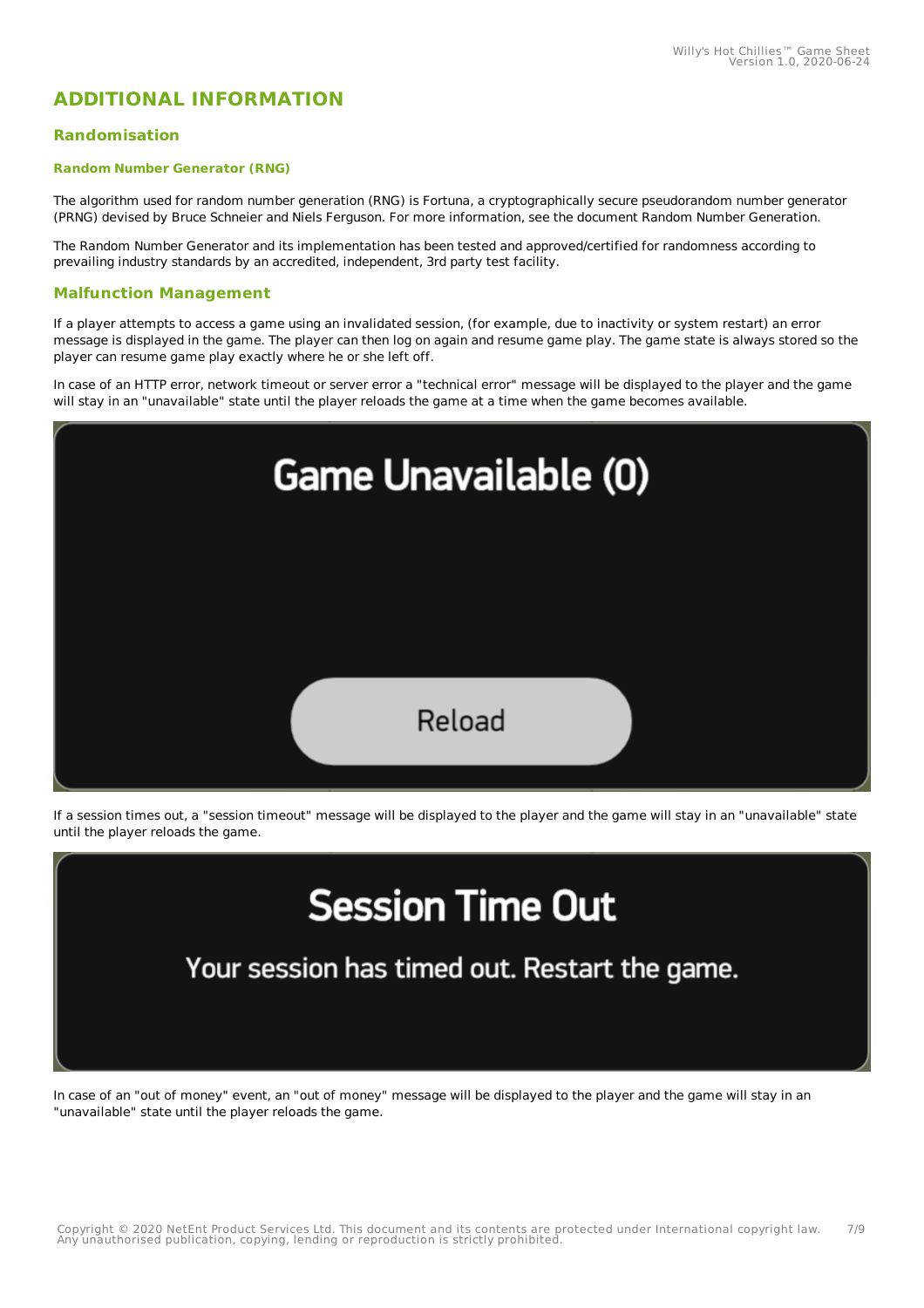

(Italy jurisdiction only) Further information on management of malfunctions is also described in section 3.2.1 of the Gaming Platform (Progetto Della Piattaforma Di Gioco) document. This document provides details on how a player is informed of balance return payments and the technical process.

Information regarding session timeouts and malfunctions is provided to the player via the game rules. Specifically, the player is informed that "In the event of malfunction of the gaming hardware/software, all affected game bets and payouts are rendered void and all affected bets refunded."

#### **Information to the Player**

Players receive a response required message every hour of continuous play: They cannot continue playing unless they respond to the message which provides them with details about the amount bet and won so far during game play.

Players also have access to their game session history and game rules from within the game at all times.

#### **Game Simulation**

A demo version of the game is available at http://www.netent.com/games/